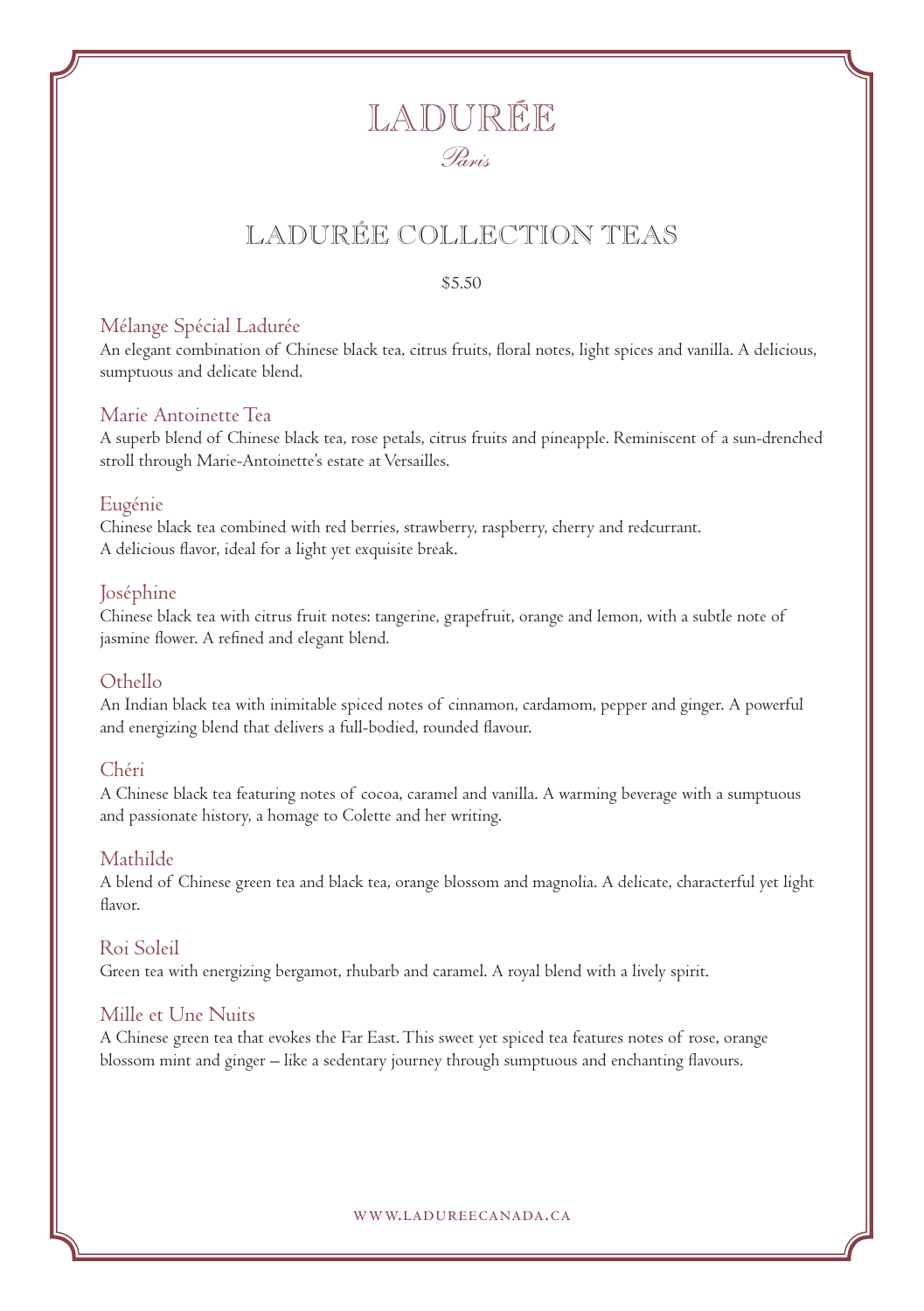## GOURMET TEAS

#### \$5.50

#### Almond

This charismatic tea is like Proust's madeleine, a delicate homage to our macarons. This delicious, fullbodied tea is a balanced blend of Indian, Chinese and Sri Lankan black teas, with dried almond flakes and almond aroma.

#### Caramel

A sumptuous combination that makes the ideal accompaniment to a sweet afternoon snack. Our caramel tea is a blend of Indian, Chinese and Ceylon black teas, caramel flavor and dried marigold petals.

#### Rose

This elegant and sumptuous tea, with its delicious rose scent is like a stroll through an English country garden. It consists of Chinese and Sri Lankan black teas, blended with delicate rose petals

#### Vanilla

This delicious and sumptuous tea, with its pronounced vanilla notes, can be drunk all day long. It consists of Darjeeling and Assam black teas, flavoured with Madagascar vanilla.

#### Violet

This tea is like a tender and fragile bouquet that flourishes in the teapot to deliver a truly unique and delicious experience. It consists of Chinese black tea and violet petals.

#### Orange Blossom

This floral tea will add a touch of charm and grace to any day in an instant. It consists of Chinese black tea and orange blossom.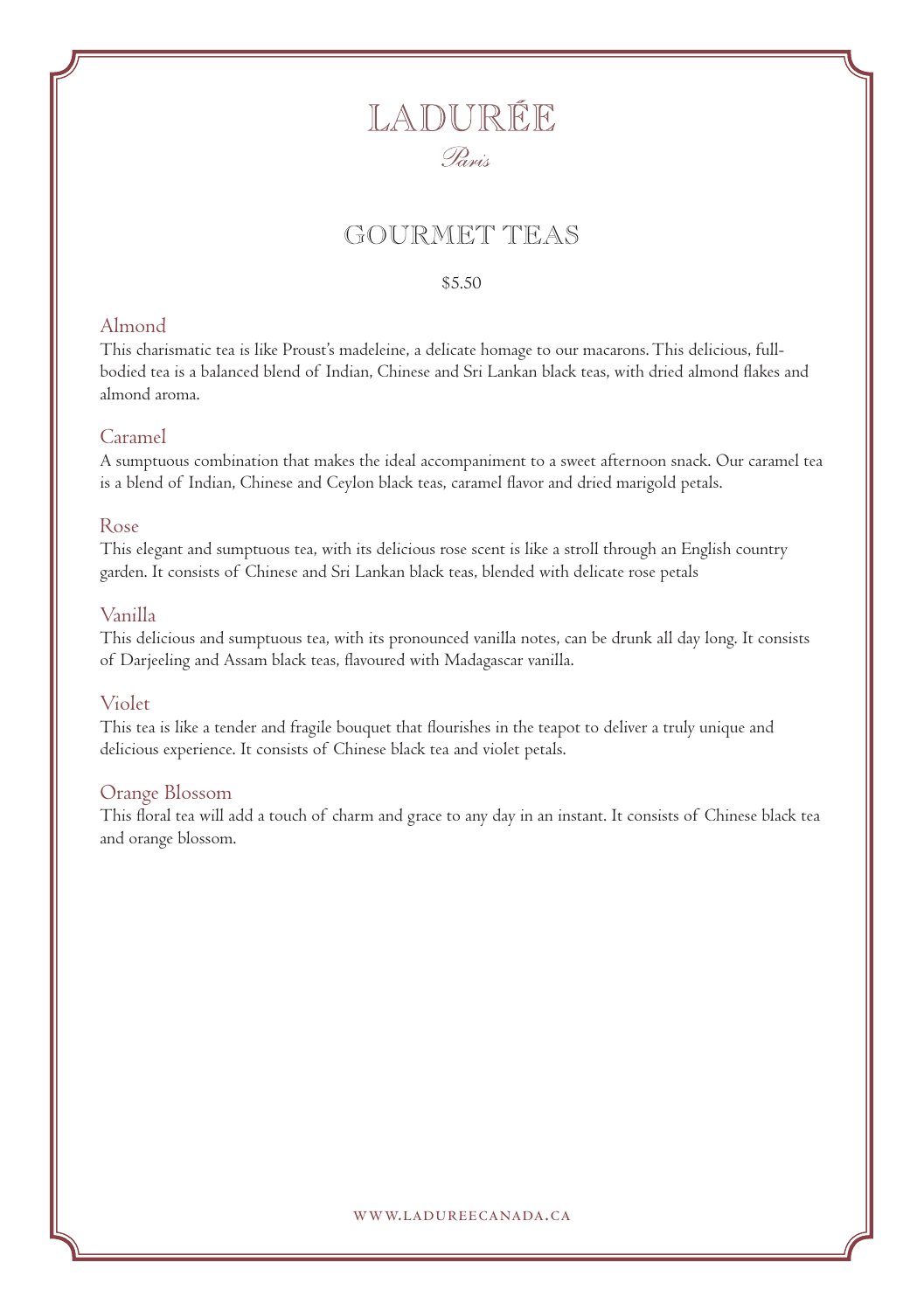## CLASSIC TEAS

#### \$5.50

#### Darjeeling Namring

This expertly crafted blend consists of teas from the garden of Darjeeling, in the Himalayan foothills. This black tea features notes of almond and ripe peach.

#### Earl Grey

A traditional oriental blend of Chinese, Sri Lankan and Indian black teas. This firm favourite is flavoured with essential oil from the bergamot orange.

#### Lapsang Souchong

This traditional favourite is one of the most famous teas in China. It is a black tea with very long leaves, which are smoked immediately after harvest. It has a natural, smoked flavour that is extremely popular among connoisseurs.

#### Ceylon

This classic from the island of Ceylon (Sri Lanka) is a black tea with fine, long leaves. The result is an invigorating tea with a relatively high theine content, boasting notes of artichoke and dried wood.

#### Ceylon Mint

Black tea from Ceylon with fresh mint.

### HERBAL TEAS

#### \$5.50

Camomille, Lime Blossom *or* Verbena

Café Blanc with citrus fruits Infusion of lemon, lime and orange zests, flavoured with orange blossom water.

#### Canarino

Infusion of lemon, lime and orange zests, flavoured with ginger.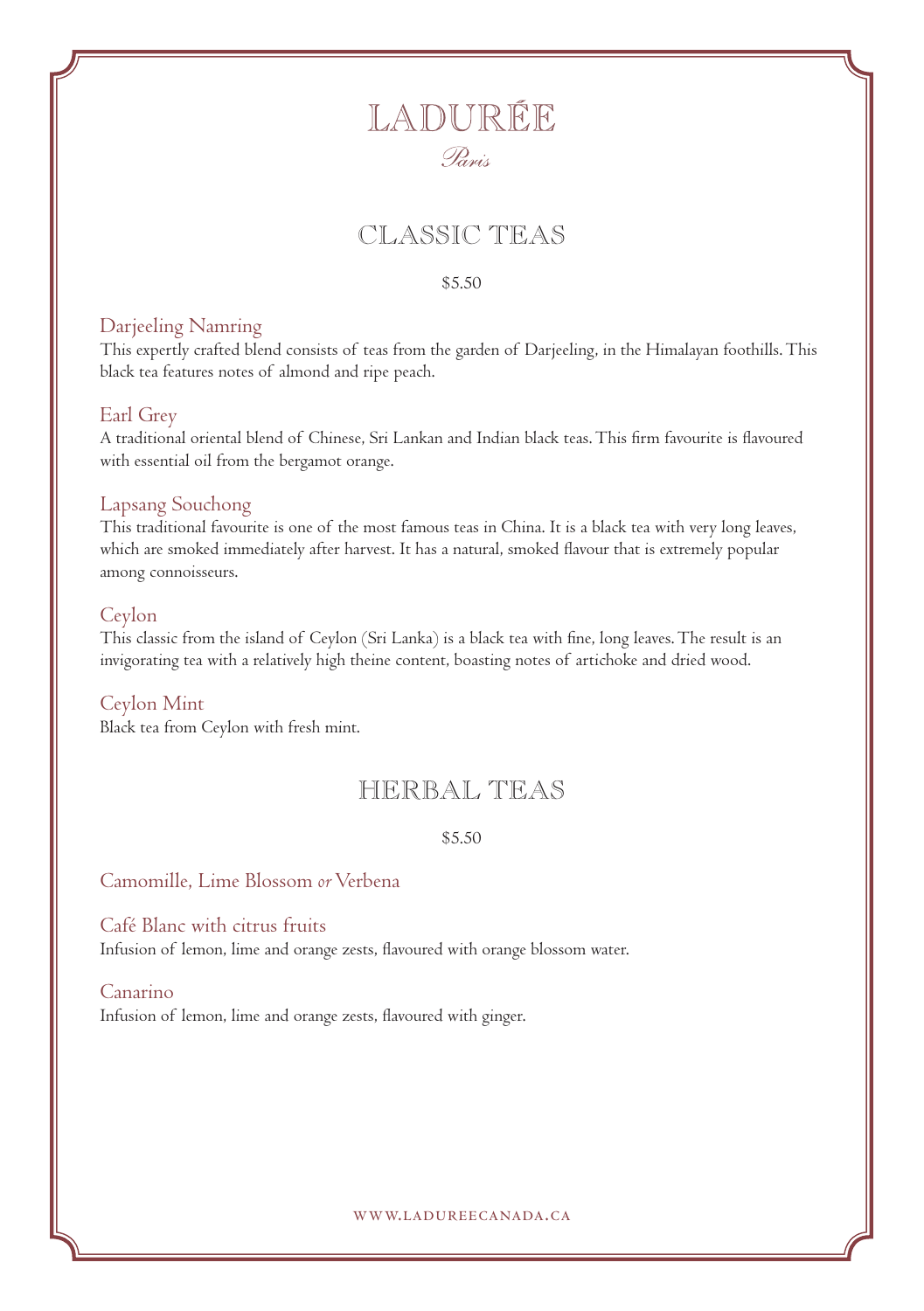## HOT BEVERAGES

| Espresso 2oz                                                         | \$3.00 |
|----------------------------------------------------------------------|--------|
| Espresso Macchiato 202                                               | \$3.25 |
| Double Espresso 4oz                                                  | \$4.50 |
| Americano                                                            | \$3.75 |
| Flavoured Americano Caramel, Cinnamon, Coconut, Hazelnut, or Vanilla | \$4.00 |
| Latte                                                                | \$4.50 |
| Flavoured Latte Caramel, Cinnamon, Coconut, Hazelnut, or Vanilla     | \$4.75 |
| Rose Latte Caffeine-free                                             | \$5.50 |
| Mocha Dark or White Chocolate                                        | \$5.00 |
| Cappucino                                                            | \$4.25 |
| Ladurée Hot Chocolate                                                | \$7.50 |
| Ladurée Hot Chocolate with Chantilly Cream                           | \$8.50 |

## ICED BEVERAGES

| Iced Americano                                                            | \$3.75 |
|---------------------------------------------------------------------------|--------|
| Flavoured Iced Americano Caramel, Cinnamon, Coconut, Hazelnut, or Vanilla | \$4.00 |
| Iced Latte                                                                | \$4.50 |
| Flavoured Iced Latte Caramel, Cinnamon, Coconut, Hazelnut, or Vanilla     | \$4.75 |
| Iced Rose Latte Caffeine-free                                             | \$5.50 |
| Ladurée Blend Iced Tea                                                    | \$4.50 |
| Chocolate Frappe                                                          | \$7.50 |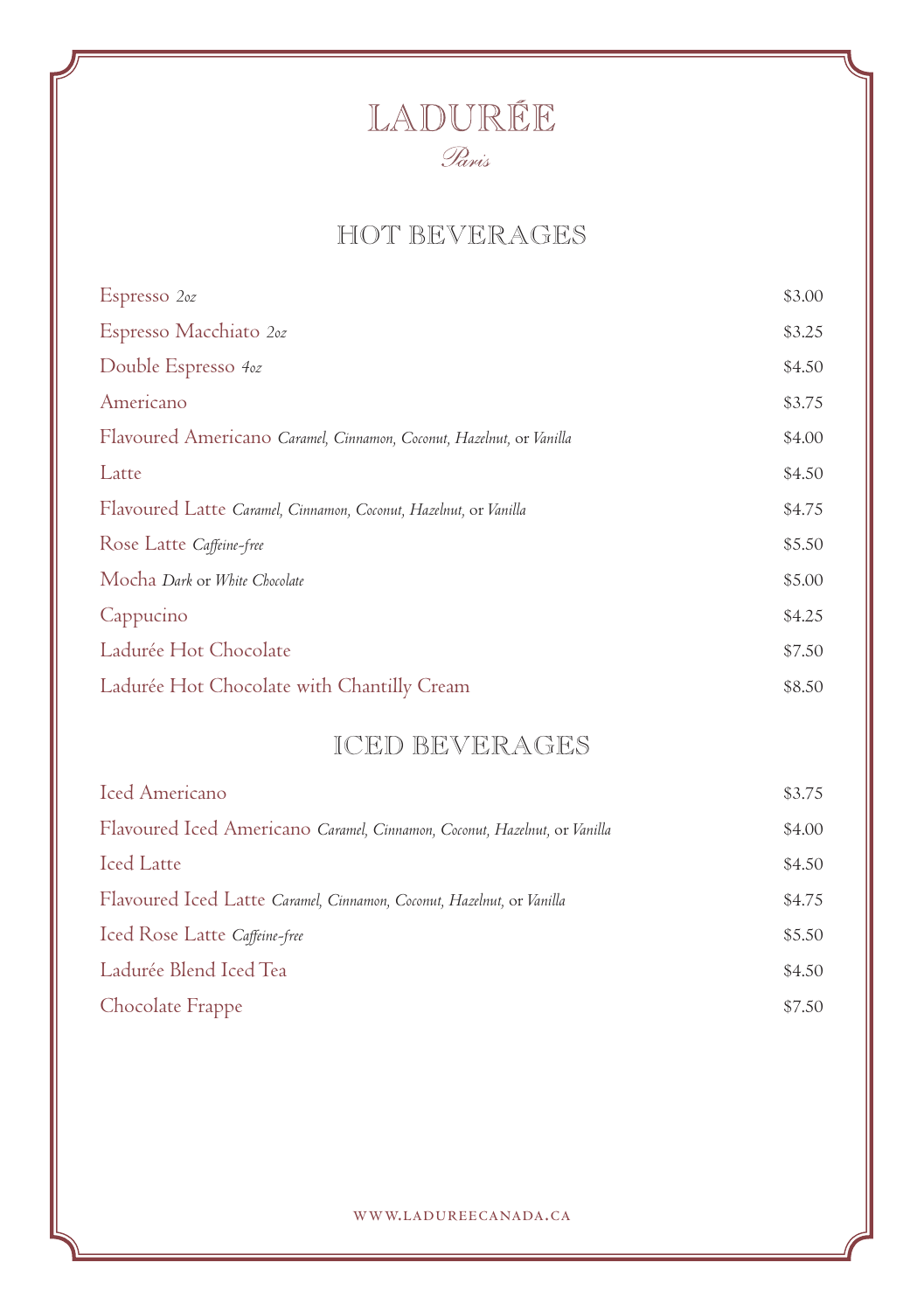## COCKTAILS

| Mimosa<br>Crémant de Bourgogne, fresh orange juice                                                   | \$10.00 |
|------------------------------------------------------------------------------------------------------|---------|
| Ispahan<br>Grey Goose, Chambord, lychee liqueur, rose syrup                                          | \$14.00 |
| Royal Ladurée<br>Champagne, fresh strawberries, rose syrup                                           | \$14.00 |
| Lune de Miel<br>Gin, grapefruit syrup, lemon juice                                                   | \$14.00 |
| Macaron Rose<br>Grey Goose, raspberry juice, rose syrup, rose flavoured cream, rose macaron          | \$15.00 |
| Macaron Citron<br>Tequila, Limoncello, lemon syrup, lemon flavoured cream, lemon macaron             | \$15.00 |
| Macaron Coffee<br>Whisky, Kahlúa coffee liquor, coffee syrup, coffee flavoured cream, coffee macaron | \$15.00 |

### CHAMPAGNES

|                                             | Glass   | Bottle   |
|---------------------------------------------|---------|----------|
| Muum Brut                                   | \$20.00 | \$105.00 |
| Veuve Clicquot Brut                         | \$35.00 | \$150.00 |
| VINS                                        |         |          |
|                                             | Glass   | Bottle   |
| Blanc<br>Sancerre, Château de Sancerre 2015 | \$15.00 | \$74.00  |
| Rosé<br>Domaine Houchart Provence 2016      | \$12.00 | \$45.00  |
| Rouge<br>Bourgogne Gamay, Louis Latour 2013 | \$12.00 | \$55.00  |